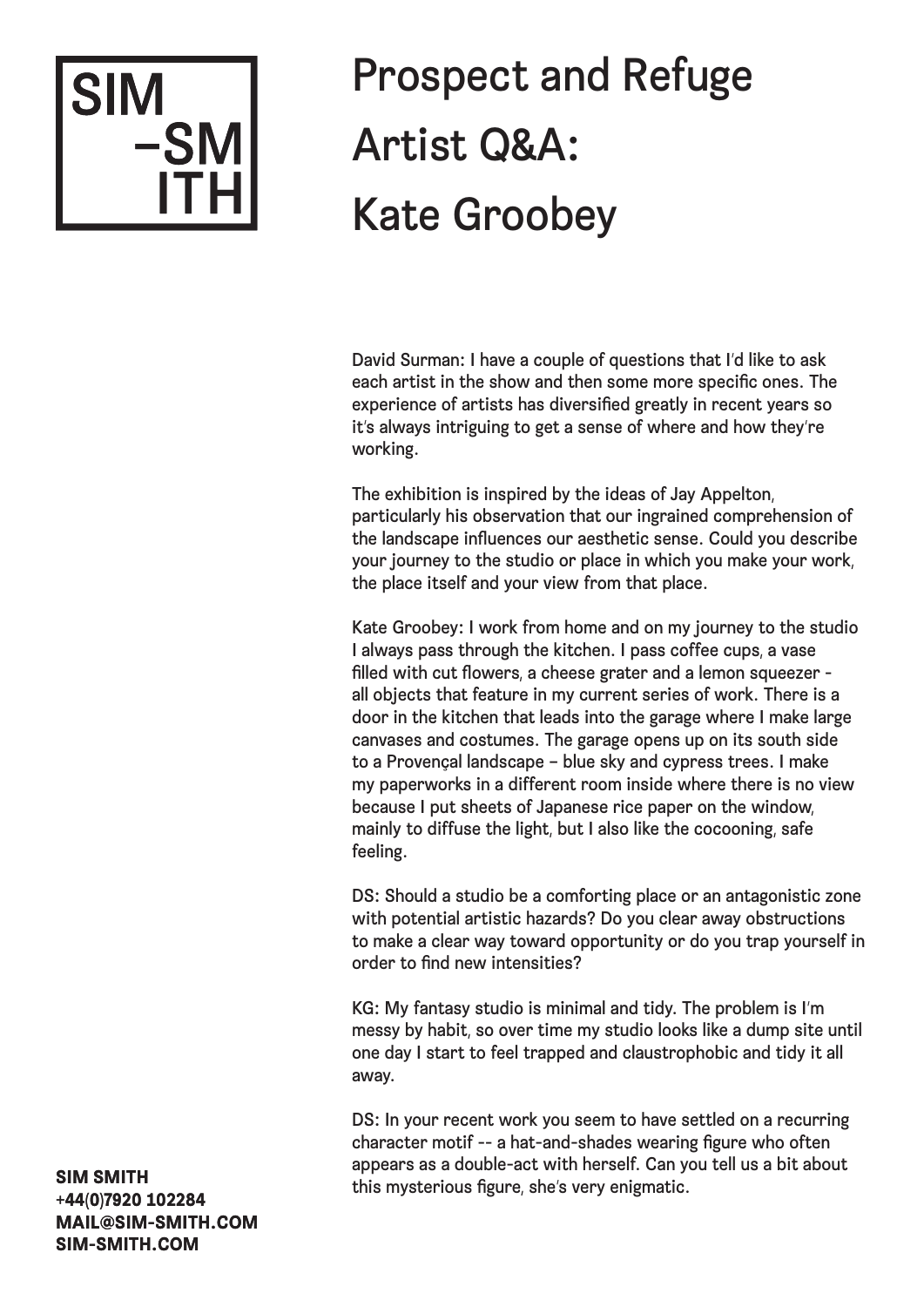KG: The figure in my work is my wife, the writer Jina Khayyer. I paint moments in our relationship that have a strong emotional memory. In There's still life she holds some cut flowers. Every other week we buy a small bunch of flowers from our local market, either anemones or Persian buttercups, and each time the flowerlady gives Jina a rose for her writing desk, for inspiration. I am touched that the flower-lady never forgets.

We had a very old blunt box cheese grater which took a long time to replace because, as Jina was born and raised in Germany, when it comes to certain things, anything industrial, she swears on the German quality trademark. We couldn't find her favourite brand anywhere in France, then one day she came back from Germany, her suitcase filled with kitchen utensils, including the long awaited cheese grater. There has been a certain joy-in-grating in our kitchen ever since.

DS: You're living in rural France now, painting both inside and outside, experiencing a different context. How has that changed your work?

KG: I moved to the countryside in the south of France in 2020. With Brexit looming, I faced the option of relocating full-time to France or going home to England, so amidst the pandemic I decided for France. Like your protagonist, Jay Appleton, I was born in Leeds. I spent my teens in rural South Yorkshire, so I'm not a stranger to country-life, but this place couldn't be more different. It's where Van Gogh made his sunflowers, Cezanne painted his mountain and Matisse painted his window. It feels like I'm living inside the paintings of the great masters I admired growing up. The luminosity and colours here make the landscape come fiercely alive, it's very special. I have space and light to see what I'm doing, step back and look and see. It's a completely different experience compared with the dark car park where I worked in Paris, or any number of shoebox studios in London. It's also the first time I've been able to spend a lot of time with my paintings. When they're finished I carry them through the kitchen and into the salon and just live with them and look at them every day. I've never done that before, it's a game changer.

DS: After a period of making many video-performance works and smaller watercolour paintings, you've recently returned to working on larger canvases. Your subjects seem to move easily between these different forms, and I was wondering how you thought about your work as a whole at this stage. What drives a burst of songwriting and video-work, or painting at various scales?

KG: It's all different approaches to the same thing, to portray inner emotions. I enjoy experimenting and the proposition of painting coming alive through performance was part of my quest to find a place I can own in painting, but I'm a painter at heart so it always circles back to that. At the moment I'm working on a series of big canvases, the biggest I've made to date, which I am excited

**SIM SMITH +44(0)7920 102284 MAIL@SIM-SMITH.COM SIM-SMITH.COM**